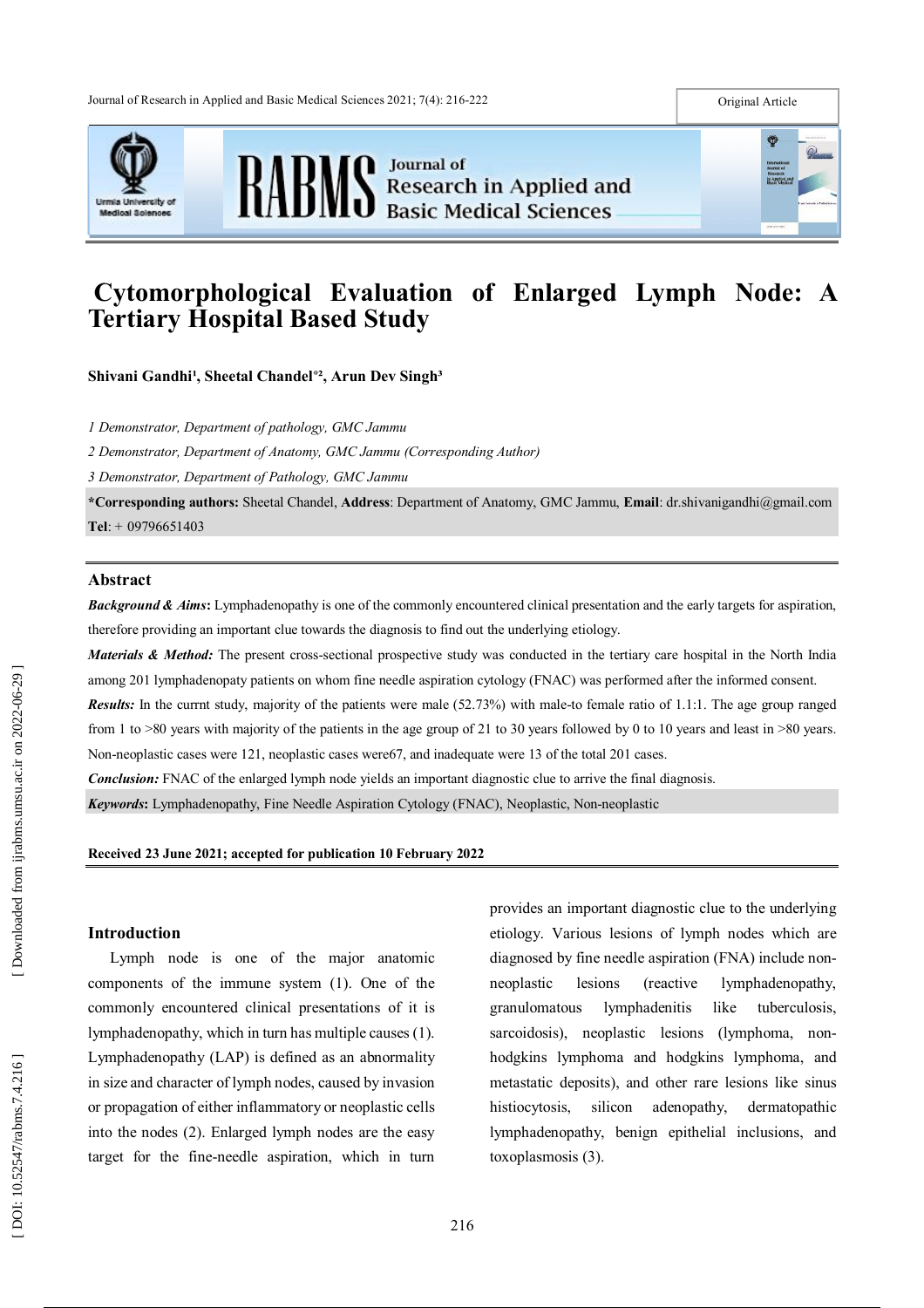Tuberculosis is the commonest cause of lymphadenopathy in the developing countries like India, and should be considered in every case of granulomatous lymphadenopathy unless proven otherwise (4). Being the simplest, least invasive and cost -effective method, FNA is used as a triage to distinguish between the causes of LAP with a high or low level of suspicion of significant disease. As FNA is the simple, safe, quick, and minimal invasive procedure, it also reduces the need of surgical intervention in the individuals who are not fit for surgery.

The use of FNAC in the diagnosis of LAP has become an acceptable and widely practiced minimally invasive procedure which is safe, rapid, relatively pain free and highly cost -effective as well as accurate. Furthermore, the aspirated sample can be utilized for additional studies such as Immunomarkers and histochemical studies<sup>5</sup>.

The present study was conducted with the aim to study the different cytomorphological features associated with carious LAPs and also to study the utility of FNAC in diagnosing the cause of LAPs.

## **Material & Method**

The present is a prospective study in which a total of 201 patients were included. After explaining the procedure and obtaining the informed consent from the patient, FNAC of lymph nodes was performed. Patients

were placed in the comfortable position in the couch depending on the location of the lesion, and lymph nodes were examined and palpated properly. The size of the swelling ranged from 0.1 cm to fewcentimeters. Some of the swelling were single, some were multiple, and some others were matted. Under all aseptic precautions, a 23G needle was introduced into the mass lesions and aspirates were obtained by to and fro movement of the needle within the lesion. Smears were made immediately from the aspirate and stained by Giemsa and Papanicolau (PAP) stains, using standard methods. Records of all the patients were reviewed for pertinent clinical history, details of other investigations performed. Relevant clinical history and details were noted and correlated accordingly.

## **Results**

A total of 201 cases were included in our study. Of these 106 (52.73%) were male and 95 (47.26%) were females as depicted in Table 1 with M:F ratio.

The age group ranged from 1 to >80 years. Of these, majority of the patients were in the age group of 21 -30 years followed by the age group of 0 -10 years whereas least were in the age of >80 years. Among the male patients, majority were in the age group of 0 -10 followed by 51 -60 years whereas majority of the female patients were in the age group of 21 - 30 years followed by 31 -40 years (Table 1).

**Table 1:** Depicting age and sex wise distribution of lymph node lesions

| $\mathbf{r}$   | $\sim$ $\sim$ | $\sim$ 1 |        |  |
|----------------|---------------|----------|--------|--|
| Age (in years) | Male          | Female   | Total  |  |
| $0 - 10$       | 24            | 10       | 34     |  |
| $11 - 20$      | 15            | 12       | 27     |  |
| $21 - 30$      | 17            | $27\,$   | 44     |  |
| $31 - 40$      | 07            | 21       | $28\,$ |  |
| $41 - 50$      | 07            | $07\,$   | 14     |  |
| 51-60          | 22            | $10\,$   | 32     |  |
| 61-70          | 10            | 05       | 15     |  |
| 71-80          | 03            | 03       | 06     |  |
| >80            | 01            | $00\,$   | 01     |  |
| Total          | 106           | 95       | 201    |  |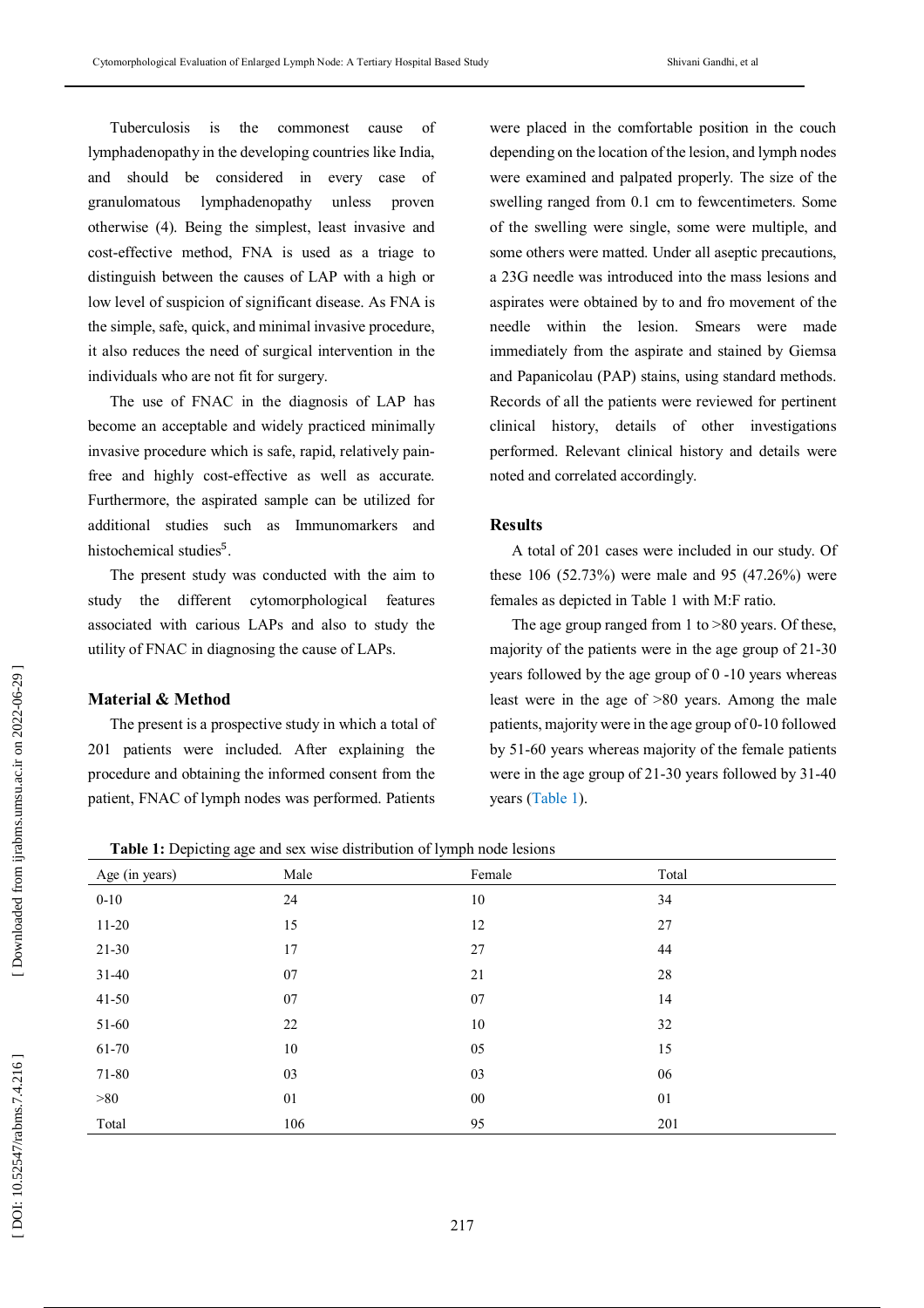Some of the lymph nodes were single, some were multiple whereas others were matted and the size of the lesions ranged from 0.1 cm to fewcentimeters. The

cervical lymph node was the most common site involved in the study (n=127) followed by the supraclavicular lymph node whereas suprasternal was the least involved lymph node (Table 2).

| Site            | Male | Female | Total |
|-----------------|------|--------|-------|
| Supraclavicular | 17   | 20     | 37    |
| Submandibular   | 02   | 05     | 07    |
| Cervical        | 70   | 57     | 127   |
| Inguinal        | 11   | 02     | 13    |
| Suprasternal    | 01   | 00     | 01    |
| Axillary        | 03   | 09     | 12    |
| Preauricular    | 02   | 02     | 04    |
| Total           | 106  | 95     | 201   |

Out of the total 201 cases, non -neoplastic cases were 121, neoplastic were 67 and inadequate smears were 13 of the total cases (Table 3).

|  |  | <b>Table 3:</b> Depicting the distribution of lymph node lesions |
|--|--|------------------------------------------------------------------|
|--|--|------------------------------------------------------------------|

| Type of lesion | Male | Female | Total |
|----------------|------|--------|-------|
| Non neoplastic | 51   | 70     | 121   |
| Neoplastic     | 45   | 22     | 67    |
| Inadequate     | 10   | 03     | 13    |
| Total          | 106  | 95     | 201   |

Of the total of 121 non -neoplastic cases, 58 were reported as reactive lymphadenitis, 30 cases were of tubercular lymphadenitis, 26 were of granulomatous lymphadenitis and 7 cases were of abscess (Table 4).

| л.<br>$\tilde{}$         | $\overline{ }$ |        |       |
|--------------------------|----------------|--------|-------|
| Type of non neoplastic   | Male           | Female | Total |
| lesion                   |                |        |       |
| Tubercular lymphadenitis | 10             | 20     | 30    |
| Granulomatous            | 08             | 18     | 26    |
| lymphadenitis            |                |        |       |
| Reactive Lymph node      | 33             | 25     | 58    |
| Abscess                  | 00             | 07     | 07    |
| Total                    | 51             | 70     | 121   |

| Table 4: Depicting the distribution of non neoplastic lesions |  |
|---------------------------------------------------------------|--|
|---------------------------------------------------------------|--|

Out of the total 67 neoplastic cases, 50 were metastatic, 16 were of non -hodgkins lymphoma and 1 was of hodgkins lymphoma (Table 5).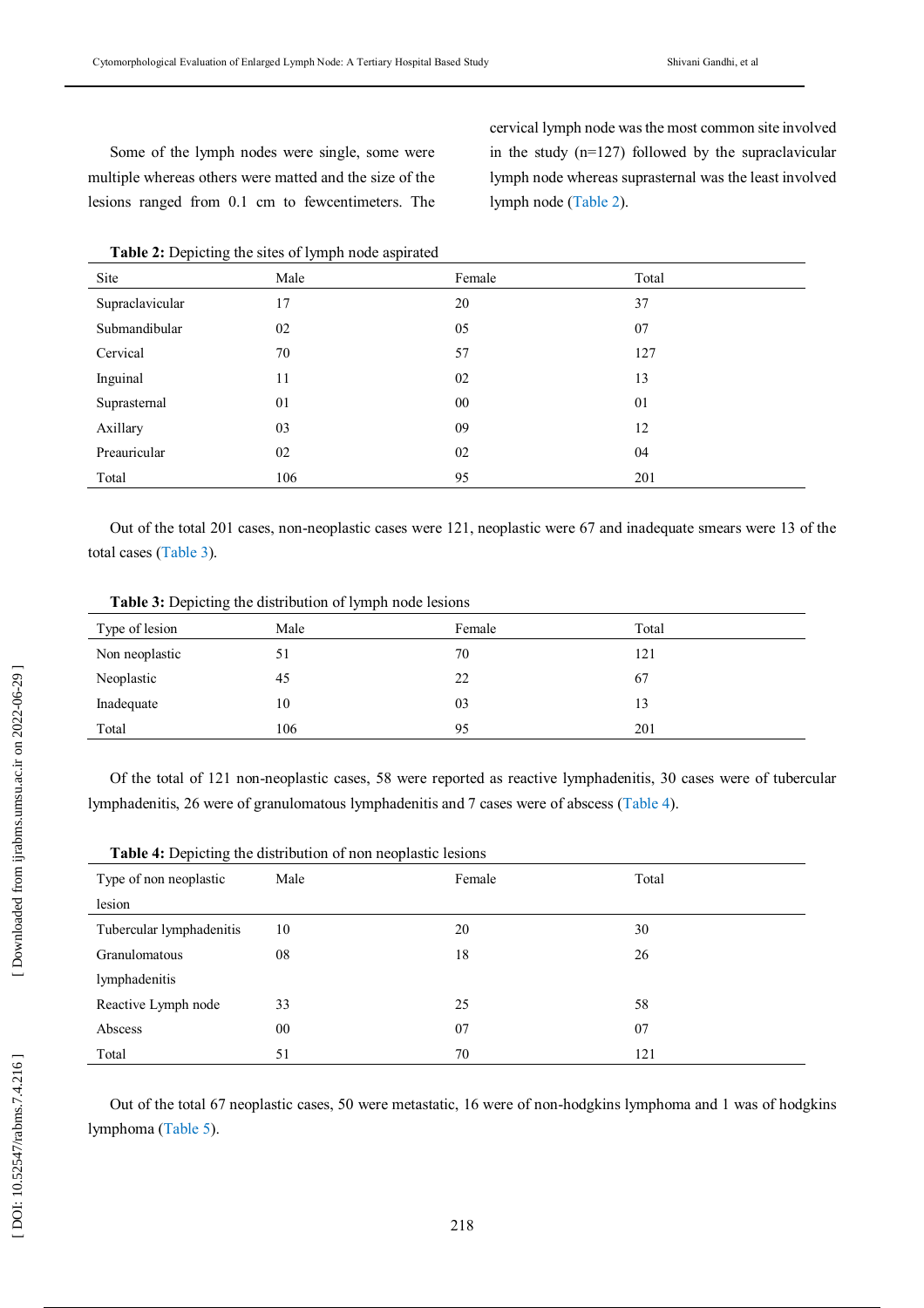| <b>Table 5: Depleting the distribution of heoplastic resions</b> |        |        |       |
|------------------------------------------------------------------|--------|--------|-------|
| Type of neoplastic lesion                                        | Male   | Female | Total |
| Hodgkins lymphoma                                                | $00\,$ | 01     | 01    |
| Non hodgkins lymphoma                                            | 10     | 06     | 16    |
| Metastatic deposits                                              |        |        |       |
| Poorly differentiated                                            | 09     | 06     | 15    |
| carcinoma                                                        |        |        |       |
| Adenocarcinoma                                                   | 05     | 04     | 09    |
| Squamous cell carcinoma                                          | 20     | 03     | 23    |
| Plamacytoma                                                      | $00\,$ | 01     | 01    |
| Anaplastic carcinoma                                             | 01     | 00     | 01    |
| Malignant Melanoma                                               | $00\,$ | 01     | 01    |
| Total                                                            | 45     | 22     | 67    |

**Table 5:** Depicting the distribution of neoplastic lesions

Figures 1 to 4 represents FNA smears of enlarged lymph nodes. Figure 1 represents FNA smears of metastatic deposits of malignant melanoma, figure 2 represents FNA smears of tubercular lymphadenitis showing caseous necrosis and granulomas, figure 3

represents FNA smears of metastaic deposits of squamous cell carcinoma to lymph node, and figure 4 represents FNA smears of metastatic deposits of poorly differentiated carcinoma to a lymph node (Figure 1 to 4).



**Fig 1:** FNA smears of metastatic deposits of malignant melanoma in a lymph node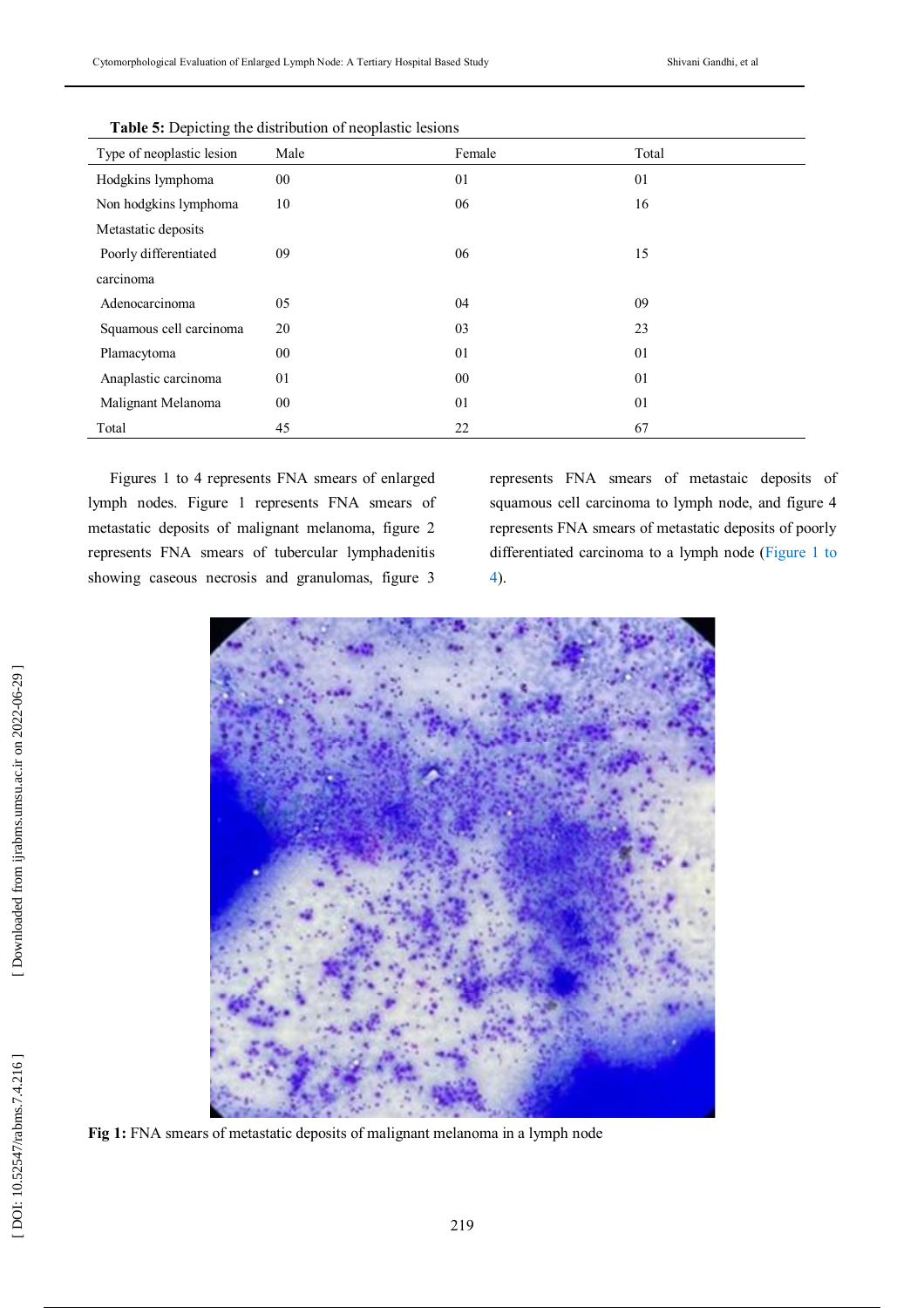

**Fig 2:** FNA smears of tubercular lymphadenitis showing caseous necrosis and granulomas



**Fig 3:** FNA smears of metastaic deposits of squamous cell carcinoma to lymph node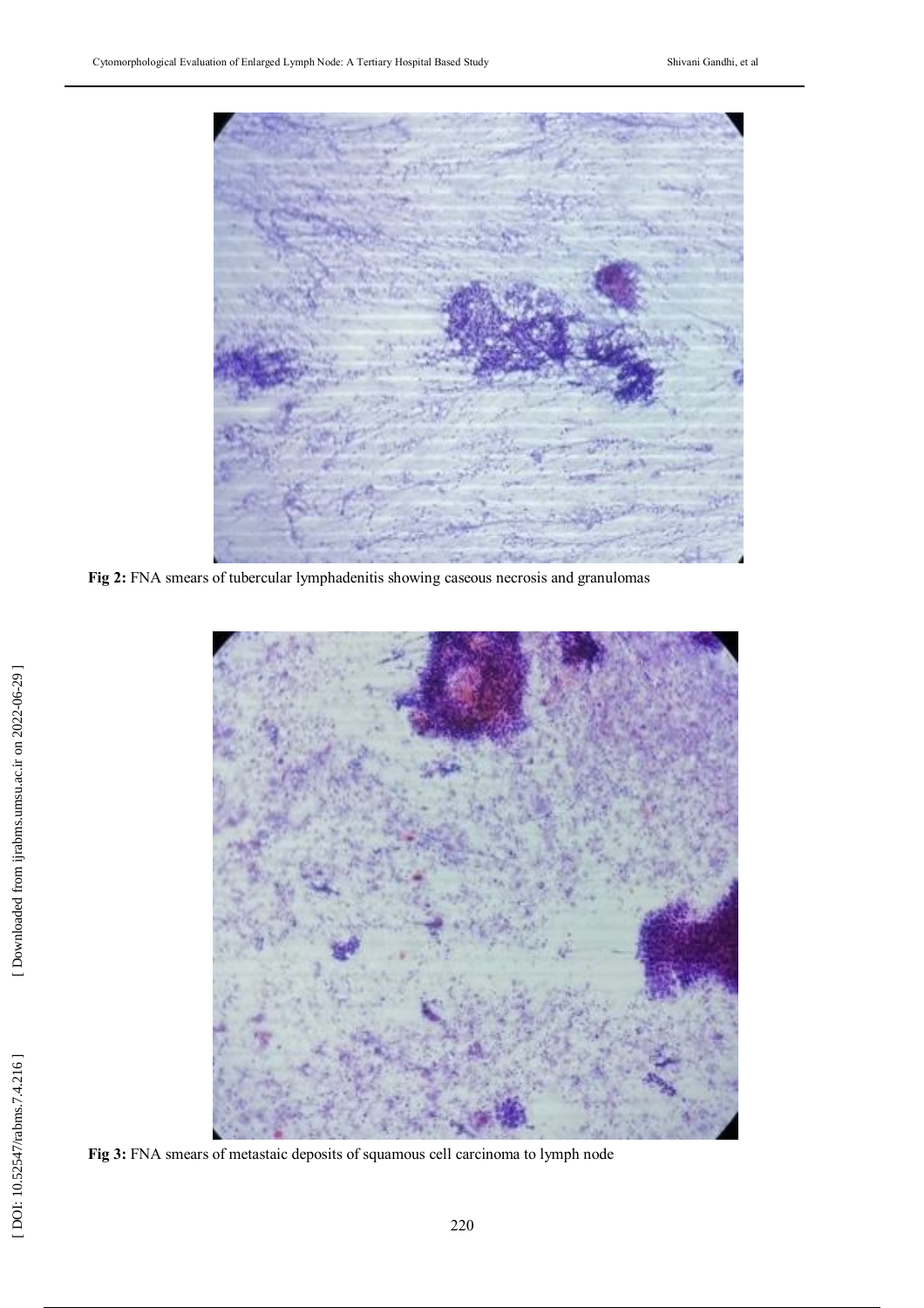

**Fig 4:** FNA smears of metastatic deposits of poorly differentiated carcinoma to a lymph node

## **Discussion**

The present study included 201 cases presenting with lymphadenopathy among whom FNAC was done. Out of the total 201 cases, 106 were male and 95 were females with M:F ratio of 1.1:1. The results were in accordance with the study by Suri AK et al. (2). Also the study conducted by Patra et al. (6) and Sarda et al. (7) depicted the similar results.

In our study, majority of the cases were in the age group of 21 -30 years. The results were similar with the study by Bhida SP et al. (1), Shafiulla et al. (8), and Nitin Chawla et al. (9).

Among the total of 201 cases in our study, 60.19% (n=121) were non -neoplastic and 33.33% were neoplastic. Similar results were there in the study by Naeem Ahmad et al. (10) and Rakshan et al. (11).

In our study, among the neoplastic lesions, metastatic deposits were most common (n=50) followed

by non -hodgkins lymphoma (n=16) and Hodgkins lymphoma (n=1), respectively. The results were comparable with the study by Jha BC et al. (12) and Arora et al. (13).

In our study, reactive lymphadenitis was the most common non -neoplastic lesion (n=58) followed by tubercular lymphadenitis and granulomatous lymphadenitis, respectively. The results were in accordance with the study by Bhida SP et al. (1).

#### **Conclusion**

Fine needle aspiration cytology remains the safe and gold standard investigation for arriving the final diagnosis. It is simple, easy and reliable diagnostic tool that fills the gap between clinical evaluation and final pathological diagnosis.

#### **Conflict of interest**

The authors have no conflict of interest in this study.